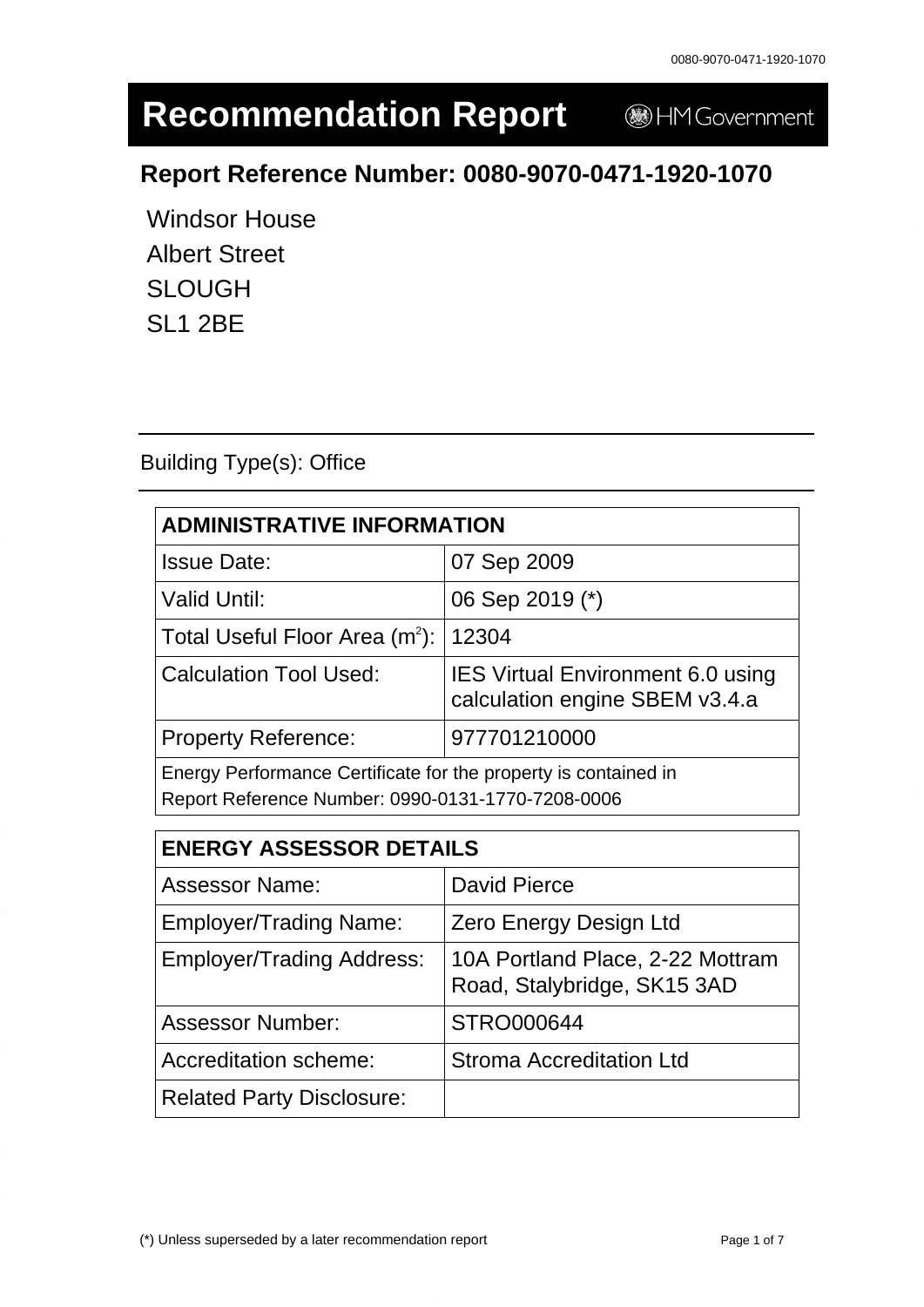# **Table of Contents**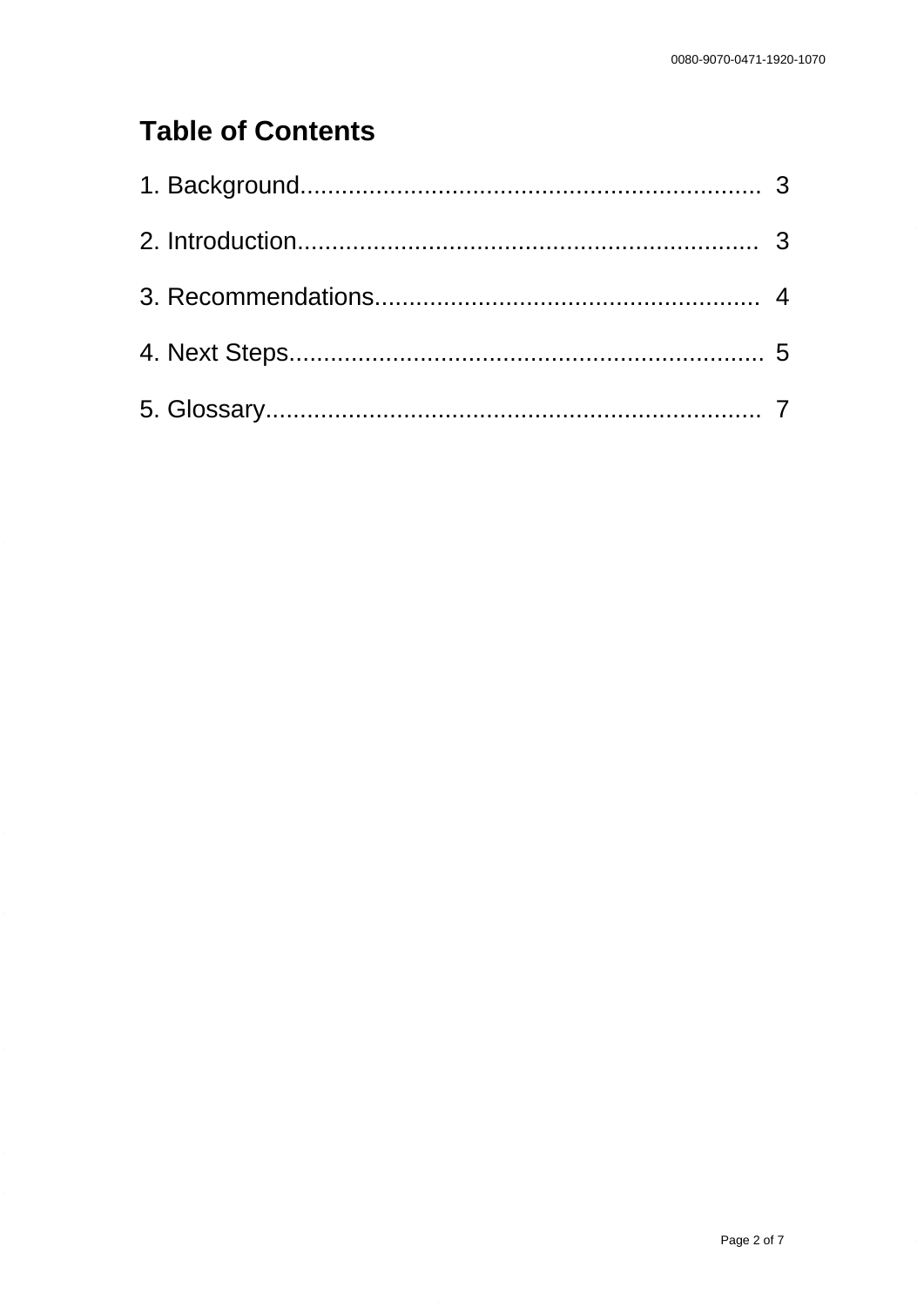# **1. Background**

Statutory Instrument 2007 No. 991, The Energy Performance of Buildings (Certificates and Inspections) (England and Wales) Regulations 2007, as amended, transposes the requirements of Articles 7.2 and 7.3 of the Energy Performance of Buildings Directive 2002/91/EC.

This report is a Recommendation Report as required under regulations 16(2)(a) and 19 of the Statutory Instrument SI 2007:991.

This section provides general information regarding the building:

| Total Useful Floor Area (m <sup>2</sup> ): | 12304            |
|--------------------------------------------|------------------|
| <b>Building Environment:</b>               | Air Conditioning |

### **2. Introduction**

This Recommendation Report was produced in line with the Government's approved methodology and is based on calculation tool IES Virtual Environment 6.0 using calculation engine SBEM v3.4.a .

In accordance with Government's current guidance, the Energy Assessor did undertake a walk around survey of the building prior to producing this Recommendation Report.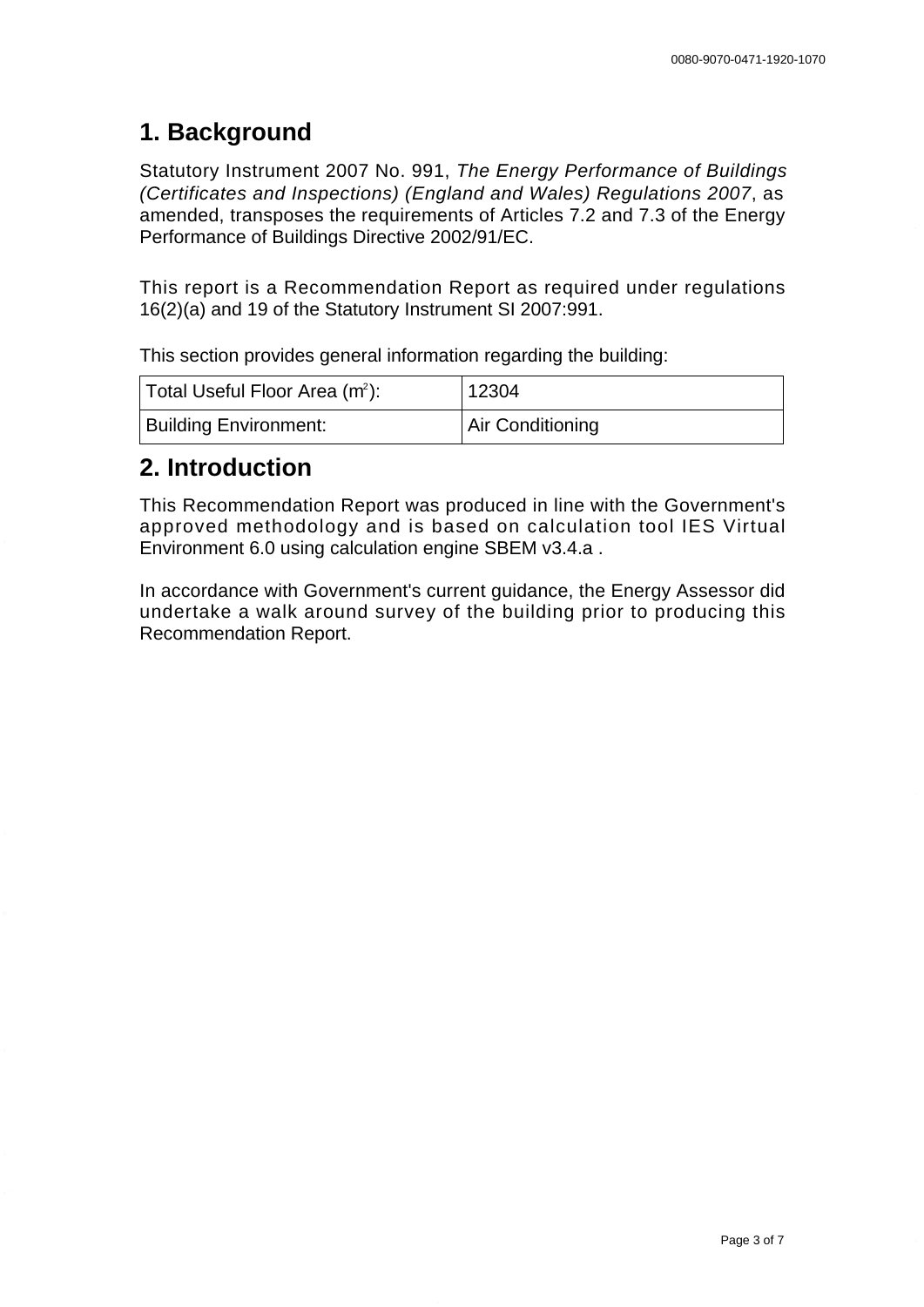# **3. Recommendations**

The following sections list recommendations selected by the energy assessor for the improvement of the energy performance of the building. The recommendations are listed under four headings: short payback, medium payback, long payback, and other measures.

#### **a) Recommendations with a short payback**

This section lists recommendations with a payback of less than 3 years:

No recommendations of short term payback have been identified

#### **b) Recommendations with a medium payback**

This section lists recommendations with a payback of between 3 and 7 years:

No recommendations of medium term payback have been identified

#### **c) Recommendations with a long payback**

This section lists recommendations with a payback of more than 7 years:

| <b>Recommendation</b>                                 | <b>Potential</b><br>impact |
|-------------------------------------------------------|----------------------------|
| Consider installing building mounted wind turbine(s). | <b>LOW</b>                 |
| Consider installing solar water heating.              | <b>LOW</b>                 |
| Consider installing PV.                               | LOW                        |

#### **d) Other recommendations**

This section lists other recommendations selected by the energy assessor, based on an understanding of the building, and / or based on a valid existing energy report.

No recommendations defined by the energy assessor have been identified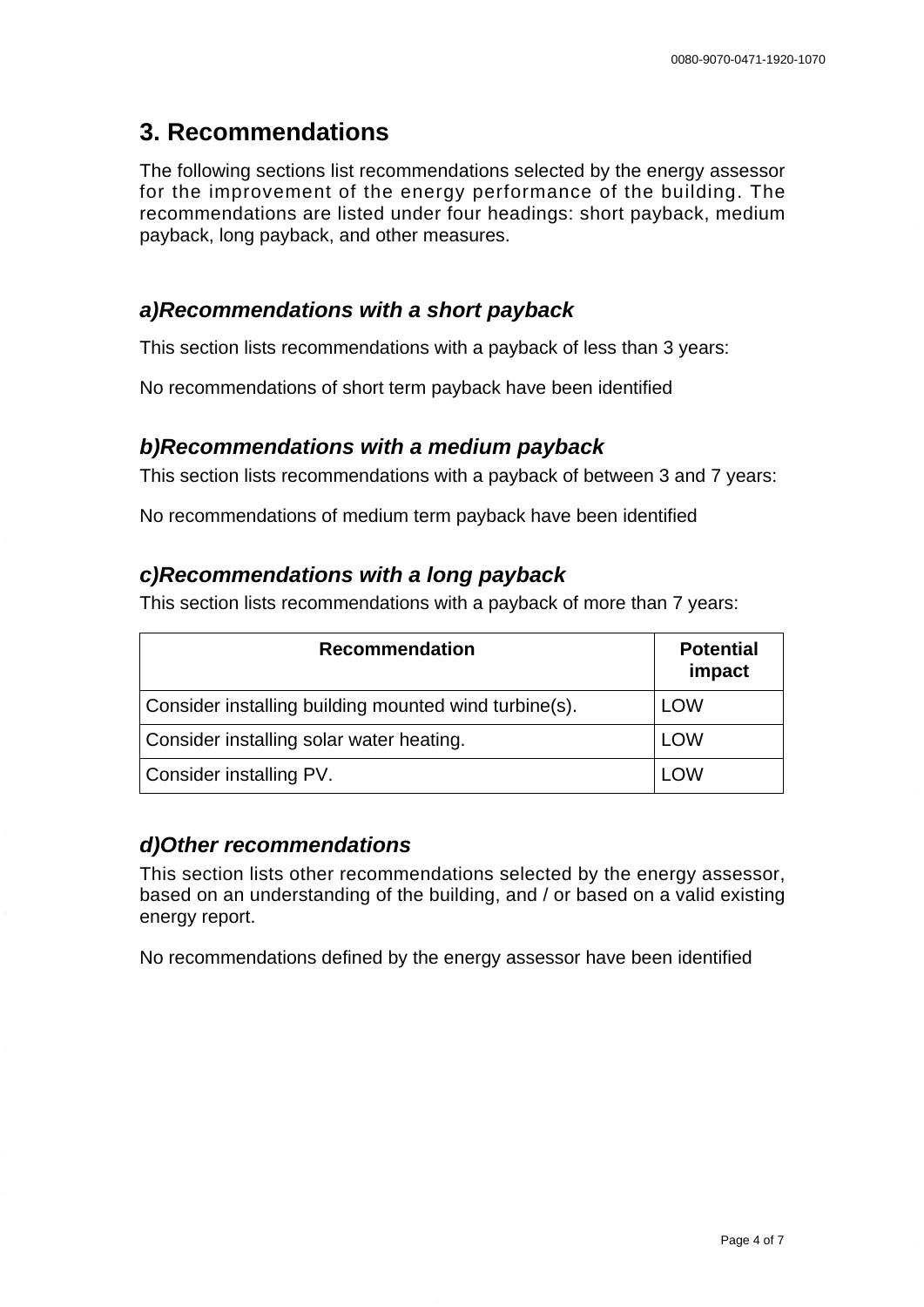#### **4. Next steps**

#### **a) Your Recommendation Report**

As the building occupier, regulation 10(1) of SI 2007:991 requires that an Energy Performance Certificate "must be accompanied by a recommendation report".

You must be able to produce a copy of this Recommendation Report within seven days if requested by an Enforcement Authority under regulation 39 of SI 2007:991.

This Recommendation Report has also been lodged on the Government's central register. Access to the report, to the data used to compile the report, and to previous similar documents relating to the same building can be obtained by request through the Non-Dwellings Register [\(www.epcregister.com\)](http://www.epcregister.com) using the report reference number of this document.

#### **b) Implementing recommendations**

The recommendations are provided as an indication of opportunities that appear to exist to improve the building's energy efficiency.

The calculation tool has automatically produced a set of recommendations, which the Energy Assessor has reviewed in the light of his / her knowledge of the building and its use. The Energy Assessor may have comments on the recommendations based on his / her knowledge of the building and its use. The Energy Assessor may have inserted additional measures in section 3d (Other Recommendations). He / she may have removed some automatically generated recommendations or added additional recommendations.

These recommendations do not include matters relating to operation and maintenance which cannot be identified from the calculation procedure.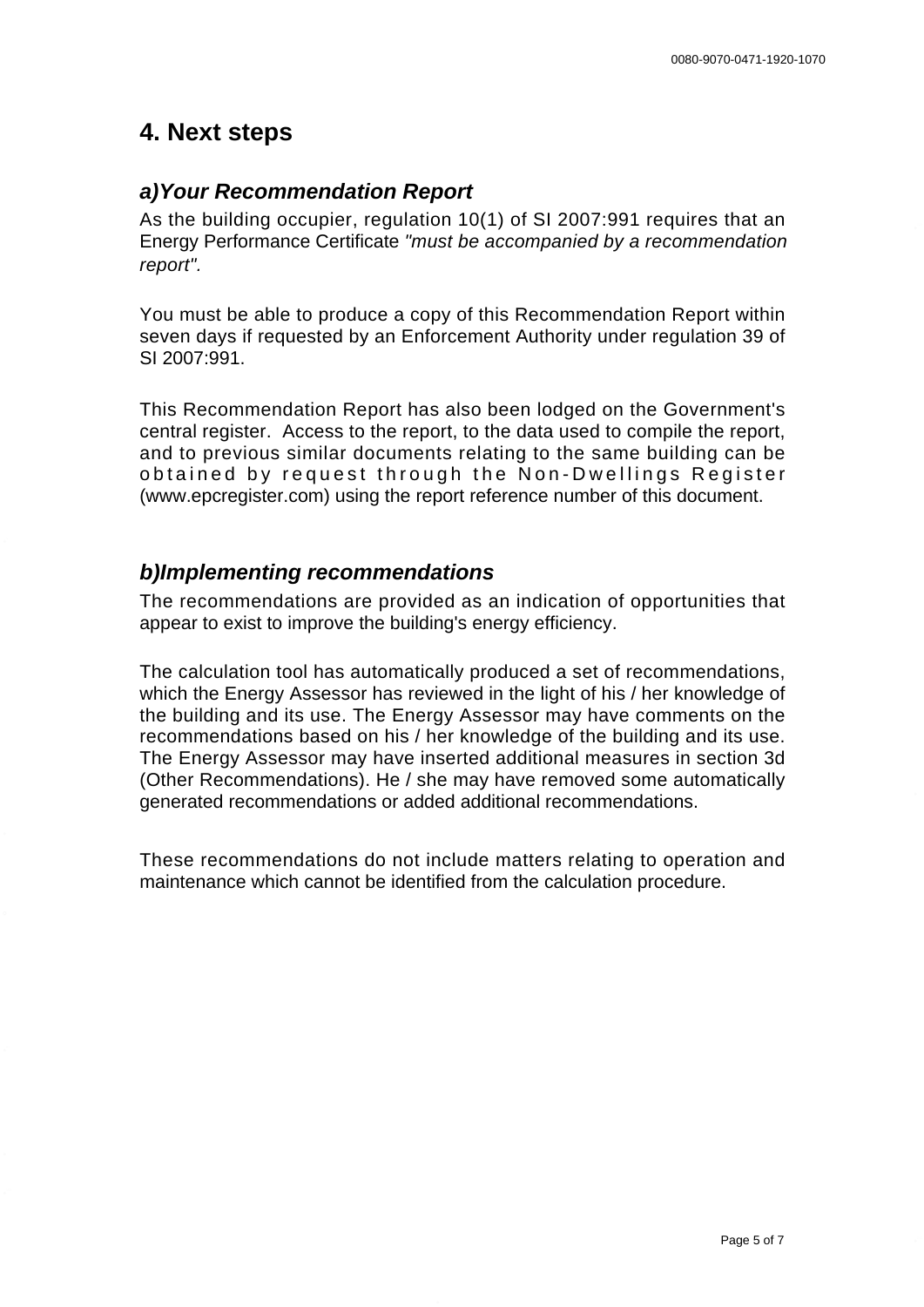#### **c) Legal disclaimer**

The advice provided in this Recommendation Report is intended to be for information only. Recipients of this Recommendation Report are advised to seek further detailed professional advice before reaching any decision on how to improve the energy performance of the building.

#### **d) Complaints**

Details of the assessor and the relevant accreditation scheme are on this report and the energy performance certificate. You can get contact details of the accreditation scheme from our website [at www.communities.gov.uk/epbd,](http://www.communities.gov.uk/epbd) together with details of their procedures for confirming authenticity of a certificate and for making a complaint.